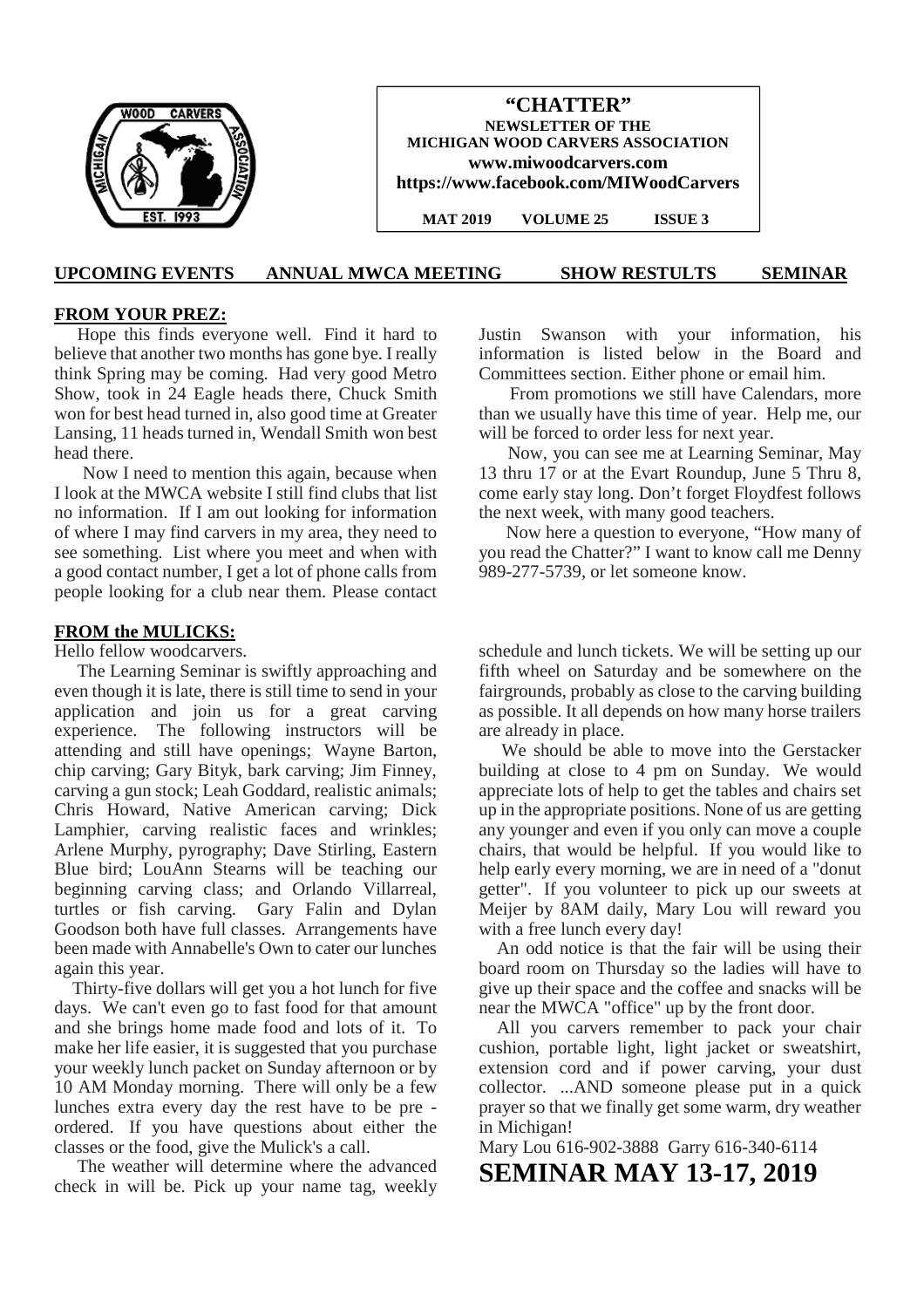# **CARVING CLUB NEWS**

**TRI CITY CARVERS** We will be having another bird carving seminar with Mike Ford sometime in the future. It will be two days carving and two days painting.

At our April carving session Ken Hite shared with each of us a cutout and pattern for a Refrigerator Magnet type carving of a rabbit. It was a fun exercise for all, and we had a lot of discussion on solving the world's problems. **The Antique Warehouse** was a success for those who participated; we had a good turnout of carvers on Saturday. We also removed the carvings that were on display for the month of March.

**SALINE CARVERS:** We would like to share this information with the MWCA member and hope some of you area able to attend this event:

**2019 GREAT LAKES WOODWORKING FESTIVAL**

#### **HOSTED BY THE SAM BEAUFORD WOODWORKING INSTITUTE**

2300 North Adrian Highway, Adrian

SATURDAY, MAY 4TH: 11 AM - 7 PM & SUNDAY, MAY 5TH: 11 AM - 5 PM

*https://www.greatlakeswoodworkingfestival.com/*

Event hosted by the Sam Beauford Woodworking Institute.

2300 North Adrian Highway, Adrian MI 49221

We are located on a 55 acre beautiful wooded campus. Local accommodations are part hotel, part campground. Feel free to book a room, pitch a tent, park your trailer, or simply sleep under the stars. Slots will fill up fast, but we've secured rooms nearby motels so you'll never be far from the action.

The Great Lakes Woodworking Festival brings together the best woodworkers from the Great Lakes region, ranging from several different woodworking disciplines. We are unified by our love for woodworking, getting our hands dirty, and

sharing our talent and skill with the public. This event will showcase 40+ woodworking artist who are selling their handmade goods. This event will also have free classes, demonstrations, and prizes. Join us for the SBWI After Hours Concert featuring The Crane Wives Saturday night at 8PM.

Admission to the Great Lakes Woodworking Festival is free to the public thanks to our great sponsors. We have several different Great Lakes Region artisans selling their goods and giving free demonstrations and workshops throughout the day. We are also offering a free kids woodworking project this year. Live local musicians will perform throughout the festival and food vendors will be selling yummy food and drink.

Saline carvers share carvings from their members.

Pooch Floyd Rhadigan's Annie Oakley carving on the right and Howard Puchalsky's Largemouth bass below.



**METRO CARVERS:** Member John Saarinen gave a very interesting icicle carving

We had a very successful 39<sup>th</sup> show this year with good attendance both Saturday and



demo.

Sunday. Show judges were Gary Gracey, Gerald Grusendorf and Dick Hanson. We had around 80 show tables and over 100 carvings were entered in the competition and many others in the People's Choice. Everyone enjoyed the entertainment of Guitar and Banjo Bands. We are already planning for our 40th show in2020.

Show attendees chose Chuck Smith as winner of

the MWCA Eagle Head competition.

Best of Show was awarded to Bill Ebinger for his Swan and People's Choice a winner for Pat Miller with his string of fish and reels.

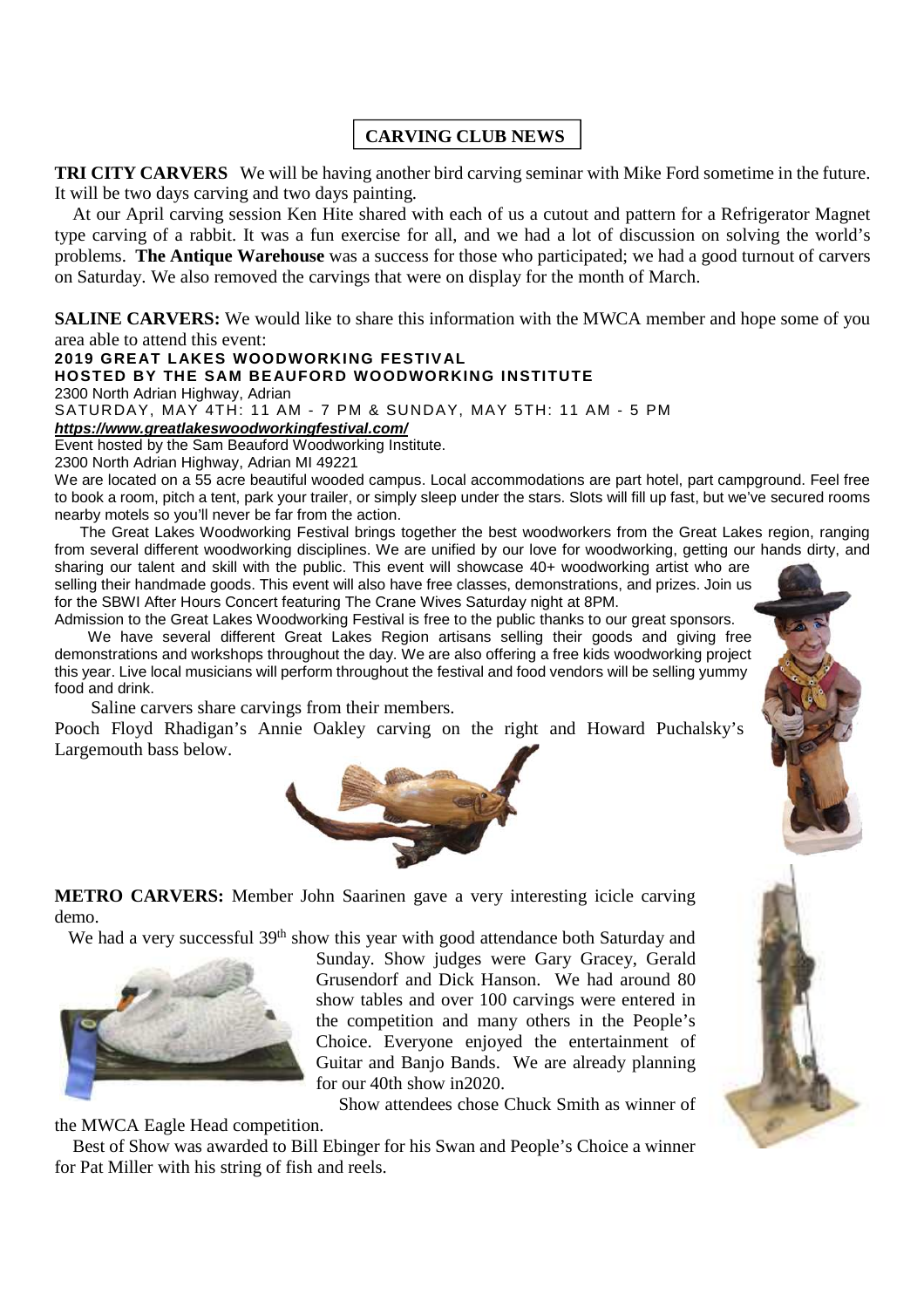# **CHIPS & CHATTER**

**PRAYERS and CONCERNS:** Saline long-time member Don Makielski has passed away. Metro member Larry Bauman has also passed away who has been a member since 2004. Tri City club has also lost long time member Earl Fisher. Most of us either know of or know about these fine talented carvers. Please keep their families in thought and prayer at this time.

# **A BIG THANK YOU TO ALL THE CLUBS THAT SENT IN THEIR DUES ON TIME THIS YEAR. WE REALLY APPRECIATE YOUR PROMPTLY RENEWING YOUR DUES. All CLUBS ARE PAID TILL APRIL 2020 EXCEPT ONE.**

**APRIL 6th ANNUAL MEETING:** The location was changed at the last minute due to the unexpected closing of the Ponderosa in Owosso, but everyone got the notice OK.

**Seminar**: Due to a much smaller number of students, permission was given at a special meeting to cover the expenses above what the student fee will cover after the instructors receive their \$125 per student compensation. It will be taken care of from excess seminar funds from previous years….money from the raffles.

The MWCA is trying to figure out the **future of the Seminar**. To get a feeling from the members, each club member (person who has paid dues to a member club) will be receiving a survey. Please respond and return the survey. Include reasons why you don't attend or any other thoughts that the survey may not specifically address. The future of the Seminar depends on hearing from Michigan carvers!

The lunch-time raffle will probably be held only one day. The big prize raffle will be held at the potluck

Mary Lou and Gary Mulick have been carrying the major responsibilities of putting on the seminar. They announced that **this is their last year**. It's time for someone else to step up to the responsibilities of the seminar if the seminar does continue.

Due to last minute nominations each club will receive a mail ballot. **Please return ballots** for Vicepresident and Secretary, results will be tallied at the member meeting at the seminar.

We had a great turn out with 14 clubs represented. 50/50 drawing was won by a member from the Blue Water Carvers.

A big THANK YOU to Denny who brought in Pizza for everyone for lunch. YUMMMM!!!

**THE "CHATTER" NEWSLETTER GOES OUT BY E-MAIL ONLY** on or about the first of the months listed below. All news to be included needs to be to the editor, Sandy Holder by the 25th of the month prior to publication. E-Mail and phone listed below. You can always download or read a PDF on the MWCA website at **www.miwoodcarvers.com**

**Please share this newsletter with the rest of your members** who don't receive it by email and **FORWARD THE NEWSLETTER BY EMAIL** to your club members who have email. Thank you.

# CHATTER NEWSLETTER IS PUBLISHED ON OR AROUND THE FIRST OF JANUARY MARCH MAY JULY SEPTEMBER NOVEMBER

| <b>DATE</b> | <b>EVENT</b>                     | <b>LOCATION</b>                    | <b>INFORMATION</b> |
|-------------|----------------------------------|------------------------------------|--------------------|
| $5/13 - 17$ | <b>MWCA LEARNING SEMINAR</b>     | Midland Fairgrounds, Midland       | 616-902-3888       |
|             |                                  |                                    | 989-277-5739       |
| $6/5 - 8$   | <b>EVART ROUNDUP</b>             | Osceola County Fairgrounds, Evart  | 734-649-3259       |
| $6/10-14$   | <b>FLOYDFEST Carving Seminar</b> | Liberty church in Grand Ledge      | 734-649-3259       |
| $7/20 - 21$ | <b>WOOD SHAVING DAYS</b>         | <b>Hartwick Pines State Park</b>   | 989-348-7068       |
| 8/24        | <b>TRI CITY CARVERS SHOW</b>     | $2nd$ Presbyterian Church, Saginaw | 989-781-3846       |

### **2019 MWCA COMING EVENTS**